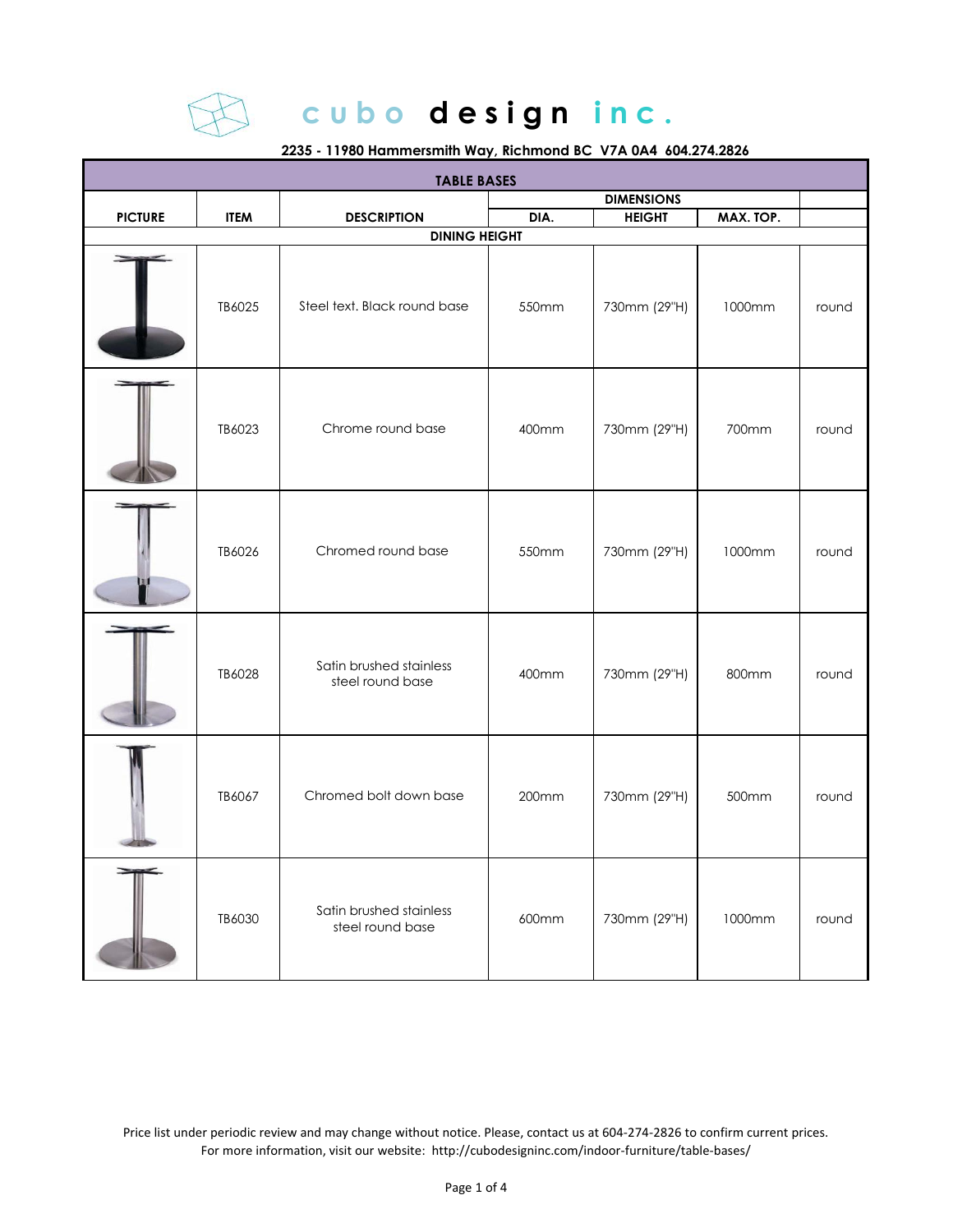

**2235 - 11980 Hammersmith Way, Richmond BC V7A 0A4 604.274.2826**

| <b>TABLE BASES</b> |                           |                                              |             |                   |                        |        |  |
|--------------------|---------------------------|----------------------------------------------|-------------|-------------------|------------------------|--------|--|
|                    |                           |                                              |             | <b>DIMENSIONS</b> |                        |        |  |
| <b>PICTURE</b>     | <b>ITEM</b>               | <b>DESCRIPTION</b>                           | DIA.        | <b>HEIGHT</b>     | MAX. TOP.              |        |  |
|                    | <b>TB6615 MAR</b>         | White Marble fluted base                     | 510mm       | 730mm (29"H)      | 800mm                  | round  |  |
|                    | TB6139                    | Satin brushed stainless<br>steel round base  | 500mm       | 730mm (29"H)      | 900mm                  | round  |  |
|                    | TB6032                    | Stainless steel square Base                  | 400 x 400mm | 730mm (29"H)      | 700 x 700mm            | square |  |
|                    | TB6033                    | Stainless steel rectangle base               | 400 x 750mm | 730mm (29"H)      | 1200 x 800mm rectangle |        |  |
|                    | <b>TBWalf</b>             | Stainless steel 5 legs base spread           |             | 730mm (29"H)      | 800mm                  | 5 legs |  |
|                    | TB6064                    | Stainless steel 4 legs base spread           | 470 x 470mm | 730mm (29"H)      | 800mm                  | 4 legs |  |
|                    | <b>TB FLIP</b><br>(BLACK) | <b>Black Aluminum folding base</b><br>spread | 530 x 450mm | 730mm (29"H)      | 800 x 800mm            | 4 legs |  |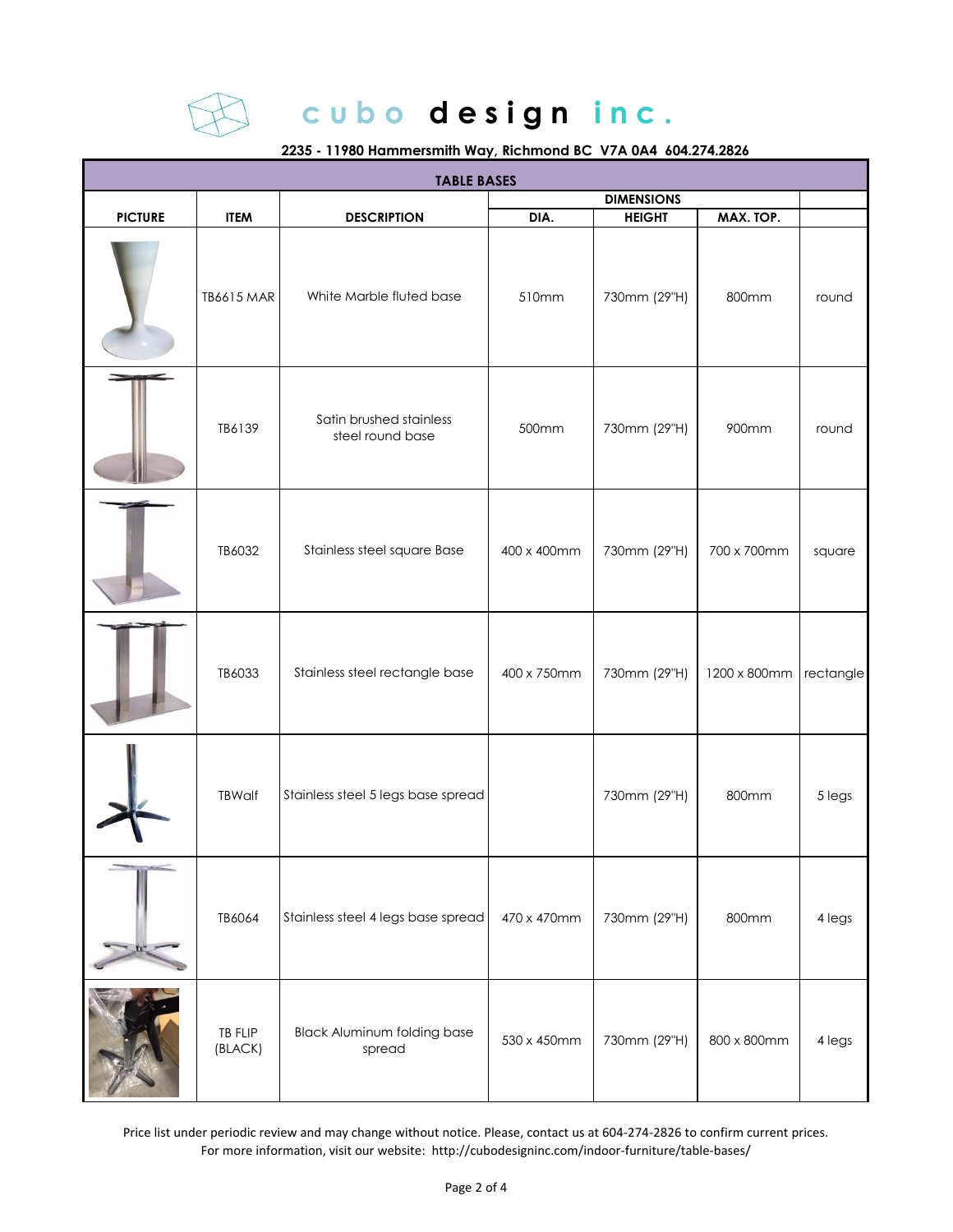

**2235 - 11980 Hammersmith Way, Richmond BC V7A 0A4 604.274.2826**

| <b>TABLE BASES</b> |                   |                                             |              |                   |                        |        |  |
|--------------------|-------------------|---------------------------------------------|--------------|-------------------|------------------------|--------|--|
|                    |                   |                                             |              | <b>DIMENSIONS</b> |                        |        |  |
| <b>PICTURE</b>     | <b>ITEM</b>       | <b>DESCRIPTION</b>                          | DIA.         | <b>HEIGHT</b>     | MAX. TOP.              |        |  |
|                    | TB6624            | Stainless steel rectangle base              | 500 x 1000mm | 730mm (29"H)      | 1200 x 800mm rectangle |        |  |
|                    | TB6615 SS         | Stainless steel fluted base                 | 510mm        | 730mm (29"H)      | 800mm                  | round  |  |
|                    |                   | <b>BAR HEIGHT</b>                           |              |                   |                        |        |  |
|                    | <b>TB6026 BAR</b> | Chromed round base                          | 550mm        | 1100mm (43"H)     | 1000mm                 | round  |  |
|                    | TB6067H           | Chromed bolt down base                      | 200mm        | 1100mm (43"H)     | 500mm                  | round  |  |
|                    | TB6027            | Satin brushed stainless<br>steel round base | 550mm        | 1100mm (43"H)     | 800mm                  | round  |  |
|                    | TB6031            | Satin brushed stainless<br>steel round base | 600mm        | 1100mm (43"H)     | 800mm                  | round  |  |
|                    | TB6032H           | Stainless steel square Base                 | 400 x 400mm  | 1100mm (43"H)     | 700 x 700mm            | square |  |